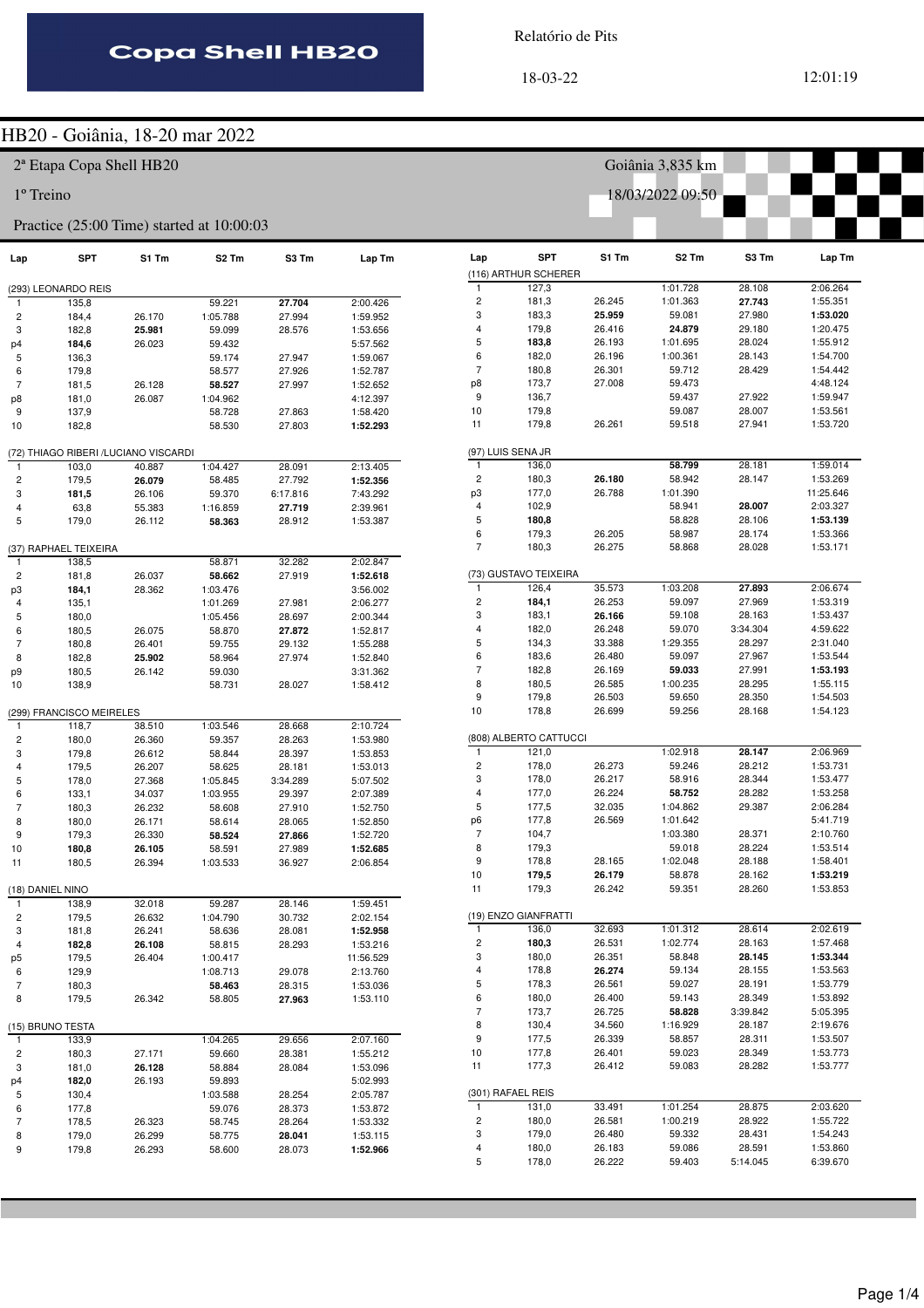Relatório de Pits

#### HB20 - Goiânia, 18-20 mar 2022

|                |                              |                                     | $111220 - \text{Optama}, 10-20 \text{ that } 2022$ |          |          |                |                                |                                      |                      |                  |                      |
|----------------|------------------------------|-------------------------------------|----------------------------------------------------|----------|----------|----------------|--------------------------------|--------------------------------------|----------------------|------------------|----------------------|
|                |                              | <sup>2ª</sup> Etapa Copa Shell HB20 |                                                    |          |          |                |                                |                                      | Goiânia 3,835 km     |                  |                      |
| 1º Treino      |                              |                                     |                                                    |          |          |                |                                |                                      | 18/03/2022 09:50     |                  |                      |
|                |                              |                                     | Practice (25:00 Time) started at 10:00:03          |          |          |                |                                |                                      |                      |                  |                      |
| Lap            | <b>SPT</b>                   | S1 Tm                               | S <sub>2</sub> Tm                                  | S3 Tm    | Lap Tm   | Lap            | <b>SPT</b>                     | S1 Tm                                | S <sub>2</sub> Tm    | S3 Tm            | Lap Tm               |
| 6              | 125,2                        | 36.670                              | 1:18.645                                           | 30.195   | 2:25.510 | p7             | 178,3                          | 26.668                               | 1:00.321             |                  | 6:14.972             |
| 7              | 180,5                        | 26.095                              | 58.983                                             | 28.306   | 1:53.384 | 8              | 122,0                          |                                      | 59.556               | 28.228           | 2:01.040             |
| 8              | 179,5                        | 26.233                              | 59.040                                             | 28.222   | 1:53.495 | 9              | 180,0                          |                                      | 59.314               | 28.179           | 1:53.868             |
| 9              | 178,0                        | 26.282                              | 58.973                                             | 28.318   | 1:53.573 | 10             | 177,0                          | 26.619                               | 58.808               | 28.338           | 1:53.765             |
| 10             | 179,3                        | 26.277                              | 59.118                                             | 28.370   | 1:53.765 | 11             | 176,1                          | 26.866                               | 59.206               | 28.266           | 1:54.338             |
|                | (343) CHRIS BORNEMANN        |                                     |                                                    |          |          |                |                                | (8) BERNARDO MATTOS /THIAGO TAMBASCO |                      |                  |                      |
| 1              | 89,4                         | 43.353                              | 1:05.981                                           | 28.506   | 2:17.840 | $\overline{1}$ | 119,9                          | 34.932                               | 1:03.474             | 28.635           | 2:07.041             |
| $\overline{c}$ | 179,0                        | 26.755                              | 58.761                                             | 28.195   | 1:53.711 | $\overline{c}$ | 181,3                          | 26.320                               | 1:00.545             | 28.656           | 1:55.521             |
| 3              | 177,0                        | 26.460                              | 58.989                                             | 28.431   | 1:53.880 | 3              | 182,8                          | 26.616                               | 1:00.221             | 28.371           | 1:55.208             |
| 4              | 179,5                        | 26.492                              | 59.212                                             | 2:52.723 | 4:18.427 | $\overline{4}$ | 179,8                          | 26.202                               | 59.184               | 28.439           | 1:53.825             |
| 5              | 116,7                        | 34.612                              | 1:23.475                                           | 30.928   | 2:29.015 | 5              | 179,3                          | 26.484                               | 1:00.229             | 28.770           | 1:55.483             |
|                |                              |                                     |                                                    |          |          | 6              |                                | 26.517                               | 59.772               |                  | 3:48.550             |
| 6              | 177,5                        | 26.240                              | 59.056                                             | 28.293   | 1:53.589 | $\overline{7}$ | 176,1                          |                                      |                      | 2:22.261         |                      |
| $\overline{7}$ | 178,0                        | 26.725                              | 1:01.627                                           | 28.373   | 1:56.725 |                | 86,1                           | 44.191                               | 1:12.806             | 29.188           | 2:26.185             |
| 8              | 180,0                        | 26.341                              | 58.714                                             | 28.417   | 1:53.472 | 8              | 180,5                          | 26.876                               | 59.145               | 28.198           | 1:54.219             |
| 9              | 177,5                        | 26.460                              | 59.096                                             | 28.566   | 1:54.122 | 9              | 180,0                          | 26.163                               | 59.413               | 28.412           | 1:53.988             |
| 10             | 180,0                        | 26.318                              | 59.545                                             | 29.380   | 1:55.243 | 10             | 179,5                          | 26.356                               | 59.449               | 28.624           | 1:54.429             |
| 11             | 176,8                        | 26.410                              | 1:00.518                                           | 28.369   | 1:55.297 | 11             | 179,0                          | 26.322                               | 59.335               | 28.453           | 1:54.110             |
| 12             | 179,3                        | 26.625                              | 1:06.368                                           | 28.858   | 2:01.851 | 12             | 171,0                          | 28.405                               | 1:00.855             | 28.405           | 1:57.665             |
|                | (71) DIEGO VALLINI           |                                     |                                                    |          |          |                | (77) BETO CAVALEIRO            |                                      |                      |                  |                      |
| -1             | 120,3                        | 34.429                              | 1:01.843                                           | 29.439   | 2:05.711 | $\overline{1}$ | 102,9                          | 40.497                               | 1:01.186             | 28.326           | 2:10.009             |
| $\overline{c}$ | 181,3                        | 26.465                              | 59.523                                             | 28.043   | 1:54.031 | $\overline{c}$ | 179,5                          | 26.660                               | 59.358               | 28.128           | 1:54.146             |
| 3              | 182,5                        | 26.344                              | 59.751                                             | 28.279   | 1:54.374 | 3              | 178,5                          | 26.589                               | 58.990               | 28.276           | 1:53.855             |
| 4              | 181,5                        | 26.241                              | 59.338                                             | 28.261   | 1:53.840 | $\overline{4}$ | 179,3                          | 26.472                               | 59.351               | 28.368           | 1:54.191             |
| 5              |                              | 26.230                              | 1:00.953                                           | 33.125   | 2:00.308 | 5              | 177,3                          | 26.652                               | 59.512               | 3:43.469         | 5:09.633             |
|                | 182,3                        |                                     |                                                    |          |          | 6              | 135,6                          | 35.813                               | 1:07.524             | 28.257           | 2:11.594             |
| 6              | 145,5                        | 31.012                              | 1:30.505                                           | 29.072   | 2:30.589 | $\overline{7}$ |                                |                                      |                      |                  |                      |
| 7              | 179,8                        | 26.273                              | 59.074                                             | 28.140   | 1:53.487 |                | 177,5                          | 26.717                               | 58.851               | 28.260           | 1:53.828             |
| 8              | 180,0                        | 26.435                              | 59.518                                             | 28.448   | 1:54.401 | 8              | 177,5                          | 26.707                               | 58.886               | 28.432           | 1:54.025             |
| 9              | 180,5                        | 26.363                              | 59.142                                             | 28.210   | 1:53.715 | 9              | 145,0                          | 29.365                               | 59.116               | 28.678           | 1:57.159             |
| 10             | 147,1                        | 28.739                              | 1:03.981                                           | 28.108   | 2:00.828 | 10             | 176,8                          | 26.585                               | 59.331               | 28.570           | 1:54.486             |
| 11             | 181,8                        | 26.194                              | 59.497                                             | 28.307   | 1:53.998 | 11             | 175,6                          | 26.900                               | 59.038               | 28.405           | 1:54.343             |
|                | (21) MARCUS INDIO            |                                     |                                                    |          |          |                | (6) FERNANDO JR / LUIZ FUENTES |                                      |                      |                  |                      |
| $\mathbf{1}$   | 139,1                        |                                     | 59.243                                             | 28.369   | 1:59.133 | $\mathbf{1}$   | 130,3                          |                                      | 1:00.451             | 28.412           | 2:02.187             |
| $\overline{c}$ | 180,5                        | 26.857                              | 58.659                                             | 28.215   | 1:53.731 | $\overline{c}$ | 181,0                          | 26.654                               | 1:00.107             | 28.120           | 1:54.881             |
| 3              | 181,0                        | 26.549                              | 1:00.318                                           | 28.506   | 1:55.373 | 3              | 183,1                          | 26.218                               | 59.812               | 28.131           | 1:54.161             |
| $\overline{4}$ | 180,8                        | 26.446                              | 58.772                                             | 28.376   | 1:53.594 | $\overline{4}$ | 181,5                          | 26.522                               | 59.336               | 28.049           | 1:53.907             |
| p5             | 180,5                        | 26.314                              | 59.776                                             |          | 4:51.615 | p <sub>5</sub> | 182,0                          | 26.361                               | 1:04.248             |                  | 4:37.537             |
| 6              | 143,8                        |                                     | 1:08.038                                           | 28.451   | 2:09.866 | 6              | 108,3                          |                                      | 1:13.628             | 29.109           | 2:21.825             |
| $\overline{7}$ | 178,5                        |                                     | 58.919                                             | 28.300   | 1:53.990 | $\overline{7}$ | 182,5                          |                                      | 59.869               | 28.209           | 1:54.280             |
|                |                              |                                     | 58.831                                             | 28.382   |          | 8              | 181,5                          | 26.571                               | 59.355               | 28.030           | 1:53.956             |
|                | 177,8                        | 27.047                              |                                                    |          | 1:54.260 | 9              |                                |                                      |                      |                  |                      |
| 9              | 181,0                        | 26.302                              | 59.017                                             | 28.322   | 1:53.641 |                | 177,0                          | 27.616                               | 1:05.002             | 28.854           | 2:01.472             |
| 10             | 180,0                        | 26.276                              | 58.937                                             | 28.308   | 1:53.521 | 10<br>11       | 154,1<br>183,3                 | 29.130<br>27.208                     | 1:11.635<br>1:09.264 | 29.623<br>28.292 | 2:10.388<br>2:04.764 |
|                | (117) HUMBERTO GUERRA JUNIOR |                                     |                                                    |          |          |                |                                |                                      |                      |                  |                      |
| $\mathbf{1}$   | 98,0                         |                                     | 1:05.512                                           | 28.095   | 2:15.302 |                | (41) LUCAS BORNEMANN           |                                      |                      |                  |                      |
| $\overline{c}$ | 180,3                        | 26.179                              | 59.504                                             | 28.215   | 1:53.898 | $\mathbf{1}$   | 136,6                          | 32.053                               | 59.502               | 28.189           | 1:59.744             |
| 3              | 181,0                        | 26.274                              | 59.903                                             | 28.481   | 1:54.658 | $\overline{c}$ | 179,5                          | 28.445                               | 1:00.451             | 30.066           | 1:58.962             |
| 4              | 179,3                        | 26.428                              | 58.793                                             | 28.425   | 1:53.646 | 3              | 179,3                          | 26.420                               | 59.220               | 28.334           | 1:53.974             |
| p5             | 179,0                        | 26.799                              | 1:01.221                                           |          | 3:57.155 | 4              | 179,3                          | 26.474                               | 59.848               | 28.441           | 1:54.763             |
| 6              | 104,8                        |                                     | 58.920                                             | 28.204   | 2:01.377 | 5              | 179,8                          | 26.489                               | 59.368               | 28.464           | 1:54.321             |
| $\overline{7}$ | 180,3                        |                                     | 59.006                                             | 28.534   | 1:53.843 | 6              | 177,5                          | 26.735                               | 59.606               | 2:42.475         | 4:08.816             |
| 8              | 180,5                        | 26.238                              | 58.925                                             | 28.411   | 1:53.574 | 7              | 137,7                          | 31.972                               | 1:03.306             | 28.364           | 2:03.642             |
| 9              | 179,0                        | 26.409                              | 59.201                                             | 28.879   | 1:54.489 | 8              | 178,0                          | 26.653                               | 59.093               | 28.549           | 1:54.295             |
| 10             | 178,5                        | 26.623                              | 1:02.952                                           | 28.622   | 1:58.197 | 9              | 175,8                          | 26.588                               | 59.495               | 28.357           | 1:54.440             |
|                |                              |                                     |                                                    |          |          | 10             | 178,3                          | 26.473                               | 59.299               | 28.344           | 1:54.116             |
| 11             | 180,3                        | 26.556                              | 59.462                                             | 28.134   | 1:54.152 | 11             | 178,3                          | 26.373                               | 59.444               | 28.522           | 1:54.339             |
|                | 180,8                        | 26.458                              | 59.411                                             | 28.820   | 1:54.689 | 12             | 178,3                          | 26.944                               | 59.960               | 28.359           | 1:55.263             |
| 12             |                              |                                     |                                                    |          |          |                |                                |                                      |                      |                  |                      |
|                | (139) GLAUCO TAVARES         |                                     |                                                    |          |          |                | (9) LEANDRO PARIZOTTO          |                                      |                      |                  |                      |
| $\mathbf{1}$   | 130,5                        |                                     | 1:03.255                                           | 28.582   | 2:06.017 |                |                                |                                      |                      |                  |                      |
| $\overline{c}$ | 185,4                        | 26.254                              | 1:01.296                                           | 28.938   | 1:56.488 | $\mathbf{1}$   | 134,7                          |                                      | 59.562               | 28.625           | 2:01.614             |
| 3              | 176,8                        | 27.277                              | 1:03.756                                           | 28.447   | 1:59.480 | $\overline{c}$ | 179,8                          | 26.608                               | 59.454               | 28.649           | 1:54.711             |
| 4              | 182,8                        | 26.688                              | 1:06.407                                           | 28.276   | 2:01.371 | 3              | 180,0                          | 26.533                               | 59.542               | 28.778           | 1:54.853             |
| 5              | 180,5                        | 26.919                              | 59.738                                             | 28.199   | 1:54.856 | p4             | 179,5                          | 26.727                               | 1:00.324             |                  | 4:39.195             |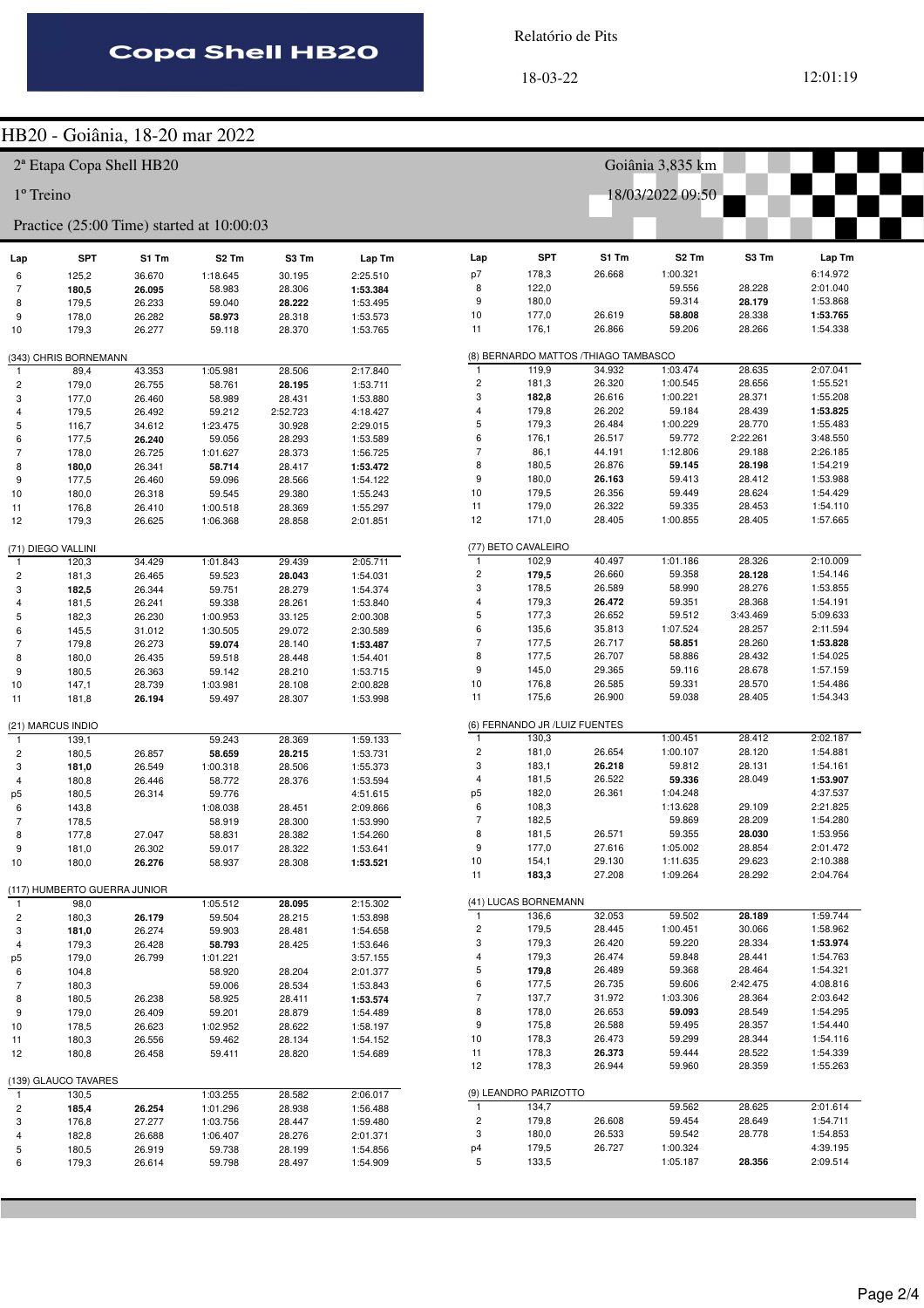Relatório de Pits

18-03-22 12:01:20

#### HB20 - Goiânia, 18-20 mar 2022

|                |                                     |                                         | HBZU - GOIANIA, 18-ZU MAT ZUZZ            |          |                      |                              |                       |                                         |                      |                  |                      |
|----------------|-------------------------------------|-----------------------------------------|-------------------------------------------|----------|----------------------|------------------------------|-----------------------|-----------------------------------------|----------------------|------------------|----------------------|
|                | <sup>2ª</sup> Etapa Copa Shell HB20 |                                         |                                           |          |                      |                              |                       |                                         | Goiânia 3,835 km     |                  |                      |
| 1º Treino      |                                     |                                         |                                           |          |                      |                              |                       |                                         | 18/03/2022 09:50     |                  |                      |
|                |                                     |                                         | Practice (25:00 Time) started at 10:00:03 |          |                      |                              |                       |                                         |                      |                  |                      |
| Lap            | <b>SPT</b>                          | S1 Tm                                   | S <sub>2</sub> Tm                         | S3 Tm    | Lap Tm               | Lap                          | <b>SPT</b>            | S1 Tm                                   | S <sub>2</sub> Tm    | S3 Tm            | Lap Tm               |
| 6              | 179,8                               |                                         | 59.142                                    | 28.416   | 1:54.026             | 8                            | 134,4                 |                                         | 59.860               | 28.202           | 2:00.990             |
| $\overline{7}$ | 180,5                               | 26.491                                  | 59.232                                    | 28.752   | 1:54.475             | 9                            | 179,3                 |                                         | 1:01.132             | 28.333           | 1:56.405             |
| 8              | 180,3                               | 26.463                                  | 1:05.573                                  | 28.694   | 2:00.730             | 10                           | 180,0                 | 26.767                                  | 59.419               | 28.164           | 1:54.350             |
| 9              | 178,3                               | 26.554                                  | 59.636                                    | 28.455   | 1:54.645             | 11                           | 179,3                 | 26.702                                  | 59.352               | 28.145           | 1:54.199             |
| 10             | 179,3                               | 26.657                                  | 59.311                                    | 28.397   | 1:54.365             | 12                           | 179,3                 | 26.669                                  | 59.450               | 28.129           | 1:54.248             |
| 11             | 179,0                               | 26.582                                  | 1:00.032                                  | 28.357   | 1:54.971             |                              |                       | (88) AGOSTINHO ARDITO / VITO ARDITO     |                      |                  |                      |
|                | (12) BRUNO PIEROZAN                 |                                         |                                           |          |                      | $\mathbf{1}$                 | 128,8                 | 36.034                                  | 1:02.654             | 28.474           | 2:07.162             |
| $\mathbf{1}$   | 129,5                               |                                         | 1:03.431                                  | 28.430   | 2:08.367             | $\overline{\mathbf{c}}$      | 179,3                 | 27.122                                  | 1:00.425             | 30.157           | 1:57.704             |
| $\overline{c}$ | 179,0                               | 26.683                                  | 59.285                                    | 28.466   | 1:54.434             | 3                            | 179,3                 | 27.213                                  | 1:00.232             | 28.823           | 1:56.268             |
| 3              | 178,8                               | 26.529                                  | 59.229                                    | 28.414   | 1:54.172             | $\overline{4}$               | 179,3                 | 26.562                                  | 59.447               | 28.453           | 1:54.462             |
| 4              | 177,8                               | 26.523                                  | 59.275                                    | 28.432   | 1:54.230             | 5                            | 179,0                 | 26.757                                  | 59.844               | 28.704           | 1:55.305             |
| 5              | 171,2                               | 27.566                                  | 1:01.805                                  | 29.014   | 1:58.385             | 6                            | 179,3                 | 26.649                                  | 59.336               | 28.786           | 1:54.771             |
| 6              | 178,8                               | 26.789                                  | 59.208                                    | 28.284   | 1:54.281             | $\overline{7}$               | 179,3                 | 26.644                                  | 59.538               | 28.383           | 1:54.565             |
| $\overline{7}$ | 176,1                               | 26.569                                  | 59.189                                    | 28.529   | 1:54.287             | 8                            | 180,0                 | 26.523                                  | 59.375               | 28.481           | 1:54.379             |
| 8              | 176,8                               | 26.509                                  | 59.161                                    | 28.357   | 1:54.027             | 9                            | 180,8                 | 26.512                                  | 59.559               | 28.663           | 1:54.734             |
| 9              | 177,0                               | 26.491                                  | 58.980                                    | 2:52.605 | 4:18.076             | 10                           | 180,0                 | 26.451                                  | 1:00.390             | 28.783           | 1:55.624             |
| 10             | 133,9                               | 33.140                                  | 59.621                                    | 28.331   | 2:01.092             | 11                           | 179,8                 | 26.914                                  | 59.763               | 28.841           | 1:55.518             |
| 11             | 178,0                               | 26.530                                  | 59.538                                    | 28.401   | 1:54.469             | 12                           | 167,2                 | 27.079                                  | 59.760               | 28.679           | 1:55.518             |
| 12             | 171,9                               | 27.075                                  | 59.366                                    | 28.245   | 1:54.686             | 13                           | 179,3                 | 26.740                                  | 59.231               | 28.579           | 1:54.550             |
|                |                                     | (373) RENATA CAMARGO /GUSTAVO DOS ANJOS |                                           |          |                      |                              | (23) THALINE CHICOSKI |                                         |                      |                  |                      |
| $\mathbf{1}$   | 128,1                               | 33.167                                  | 1:00.391                                  | 28.265   | 2:01.823             | $\mathbf{1}$                 | 121,3                 | 37.368                                  | 1:04.693             | 30.655           | 2:12.716             |
| $\overline{c}$ | 183,1                               | 26.456                                  | 1:00.625                                  | 27.993   | 1:55.074             | $\overline{\mathbf{c}}$      | 181,3                 | 26.522                                  | 1:01.681             | 28.386           | 1:56.589             |
| 3              | 184,1                               | 26.437                                  | 59.992                                    | 28.266   | 1:54.695             | 3                            | 182,3                 | 26.552                                  | 1:00.729             | 28.621           | 1:55.902             |
| 4              | 181,5                               | 26.250                                  | 59.641                                    | 28.141   | 1:54.032             | $\overline{4}$               | 182,5                 | 26.706                                  | 1:00.300             | 28.267           | 1:55.273             |
| 5              | 181,5                               | 26.480                                  | 1:00.529                                  | 28.232   | 1:55.241             | 5                            | 179,8                 | 26.962                                  | 1:00.051             | 28.370           | 1:55.383             |
| 6              | 179,8                               | 26.496                                  | 59.826                                    | 28.179   | 1:54.501             | 6                            | 179,3                 | 26.786                                  | 1:00.076             | 28.203           | 1:55.065             |
| $\overline{7}$ | 180,0                               | 26.618                                  | 59.742                                    | 28.510   | 1:54.870             | $\overline{7}$<br>8          | 179,0                 | 26.611<br>26.802                        | 59.664<br>1:00.122   | 28.108<br>28.540 | 1:54.383<br>1:55.464 |
| 8              | 169,9                               | 26.857                                  | 1:01.700                                  | 28.399   | 1:56.956             | 9                            | 179,0<br>179,8        | 26.835                                  | 59.947               | 28.327           | 1:55.109             |
|                | (61) JUCA LISBOA                    |                                         |                                           |          |                      | 10                           | 180,5                 | 26.605                                  | 59.615               | 28.203           | 1:54.423             |
| $\mathbf{1}$   | 100,8                               |                                         | 1:10.280                                  | 29.024   | 2:15.837             | 11                           | 180,5                 | 26.839                                  | 59.462               | 28.360           | 1:54.661             |
| $\overline{c}$ | 180,0                               | 26.634                                  | 59.693                                    | 28.035   | 1:54.362             | 12                           | 179,3                 | 26.562                                  | 59.964               | 28.530           | 1:55.056             |
| 3              | 180,5                               | 26.310                                  | 59.507                                    | 28.360   | 1:54.177             |                              |                       |                                         |                      |                  |                      |
| 4              | 179,8                               | 26.243                                  | 1:00.101                                  | 28.298   | 1:54.642             |                              | (777) RODRIGO BARONE  |                                         |                      |                  |                      |
| 5              | 179,5                               | 26.765                                  | 59.955                                    | 28.472   | 1:55.192             | $\mathbf{1}$                 | 97,3                  | 40.168                                  | 1:01.199             | 28.323           | 2:09.690             |
| 6              | 178,0                               | 26.494                                  | 1:00.443                                  | 28.352   | 1:55.289             | $\overline{\mathbf{c}}$      | 177,8                 | 26.743                                  | 59.523               | 28.133           | 1:54.399             |
| $\overline{7}$ | 178,3                               | 26.627                                  | 59.730                                    | 28.324   | 1:54.681             | 3                            | 180,3                 | 26.569                                  | 1:01.915             | 9:55.727         | 11:24.211            |
| 8              | 178,5                               | 26.534                                  | 59.827                                    | 28.283   | 1:54.644             | 4                            | 136,9                 | 32.991                                  | 59.707               | 28.179           | 2:00.877             |
| 9              | 178,8                               | 26.398                                  | 59.816                                    | 28.266   | 1:54.480             |                              |                       |                                         |                      |                  |                      |
| 10             | 179,0                               | 26.489                                  | 59.663                                    | 28.370   | 1:54.522             |                              |                       | (27) ROMULO MOLINARI / PEDRO PERDONCINI |                      |                  |                      |
| 11             | 179,3                               | 26.666                                  | 59.679                                    | 28.282   | 1:54.627             | 1                            | 131,4                 |                                         | 1:00.542             | 28.479           | 2:03.366             |
| 12             | 178,5                               | 26.570                                  | 59.707                                    | 28.602   | 1:54.879             | $\overline{\mathbf{c}}$<br>3 | 180,0                 | 26.784                                  | 1:00.067             | 28.046           | 1:54.897             |
|                |                                     |                                         |                                           |          |                      | 4                            | 181,5<br>180,3        | 26.396<br>26.636                        | 59.733<br>59.528     | 28.541<br>28.334 | 1:54.670<br>1:54.498 |
| $\mathbf{1}$   | (5) EDGAR COLAMARINO<br>131,0       | 34.875                                  | 1:01.383                                  | 28.396   | 2:04.654             | 5                            | 180,0                 | 26.701                                  | 59.833               | 28.388           | 1:54.922             |
| $\overline{c}$ | 162,0                               | 27.196                                  | 59.751                                    | 28.254   | 1:55.201             |                              |                       |                                         |                      |                  |                      |
| 3              | 178,8                               | 26.618                                  | 59.541                                    | 28.039   | 1:54.198             |                              | (147) THIAGO LOPES    |                                         |                      |                  |                      |
| 4              | 180,5                               | 26.183                                  | 1:00.060                                  | 28.526   | 1:54.769             | $\mathbf{1}$                 | 57,8                  |                                         | 1:17.963             | 29.069           | 2:38.205             |
| 5              | 176,8                               | 28.118                                  | 1:00.161                                  | 28.196   | 1:56.475             | $\overline{\mathbf{c}}$      | 179,8                 | 26.874                                  | 1:02.231             | 28.445           | 1:57.550             |
| 6              | 179,8                               | 26.371                                  | 59.381                                    | 28.612   | 1:54.364             | 3                            | 180,0                 | 26.604                                  | 59.723               | 28.582           | 1:54.909             |
| p7             | 177,8                               | 26.391                                  | 59.290                                    |          | 4:06.527             | 4                            | 180,3                 | 26.543                                  | 1:00.144             | 28.672           | 1:55.359             |
| 8              | 130,4                               |                                         | 58.951                                    | 30.917   | 2:03.011             | 5                            | 178,5                 | 26.730                                  | 59.751               | 28.910           | 1:55.391             |
| 9              | 171,7                               |                                         | 59.562                                    | 1:58.802 | 3:25.294             | 6                            | 177,3                 | 26.796                                  | 1:00.438             | 28.751           | 1:55.985             |
| 10             | 135,6                               | 32.503                                  | 59.457                                    | 28.069   | 2:00.029             | $\overline{7}$               | 177,8                 | 27.055                                  | 1:05.807             | 28.369           | 2:01.231             |
| 11             | 179,3                               | 26.574                                  | 59.845                                    | 28.439   | 1:54.858             | 8                            | 179,8                 | 26.784                                  | 59.277               | 29.152           | 1:55.213             |
|                |                                     |                                         |                                           |          |                      | 9                            | 179,3                 | 26.635                                  | 59.391               | 28.854           | 1:54.880             |
|                | (107) ERNANI KUHN                   |                                         |                                           |          |                      | 510                          | 177,5                 | 31.470                                  | 1:09.577             |                  | 4:16.037             |
| $\mathbf{1}$   | 134,7                               |                                         | 1:01.941                                  | 28.160   | 2:04.007             | 11                           | 104,7                 |                                         | 59.934               | 28.365           | 2:04.196             |
| $\overline{c}$ | 179,8                               | 26.712                                  | 1:00.850                                  | 28.213   | 1:55.775             |                              |                       |                                         |                      |                  |                      |
| 3              | 182,8                               | 26.927                                  | 1:00.600                                  | 28.218   | 1:55.745             |                              | (16) LEONARDO MARTINS |                                         |                      |                  |                      |
| 4              | 181,3                               | 26.953                                  | 59.902                                    | 28.080   | 1:54.935             | $\mathbf{1}$                 | 135,8                 |                                         | 1:01.644             | 28.369           | 2:03.557             |
| 5              | 183,8                               | 26.517                                  | 59.865                                    | 28.237   | 1:54.619             | $\overline{\mathbf{c}}$<br>3 | 182,8<br>181,5        | 26.972<br>26.882                        | 1:00.864<br>1:00.669 | 28.430<br>29.431 | 1:56.266<br>1:56.982 |
| 6              | 183,3                               | 26.781                                  | 1:00.228                                  | 28.320   | 1:55.329<br>3:42.834 | 4                            | 178,5                 | 26.913                                  | 1:00.470             | 28.577           | 1:55.960             |
| p7             | 181,8                               | 26.732                                  | 59.846                                    |          |                      |                              |                       |                                         |                      |                  |                      |